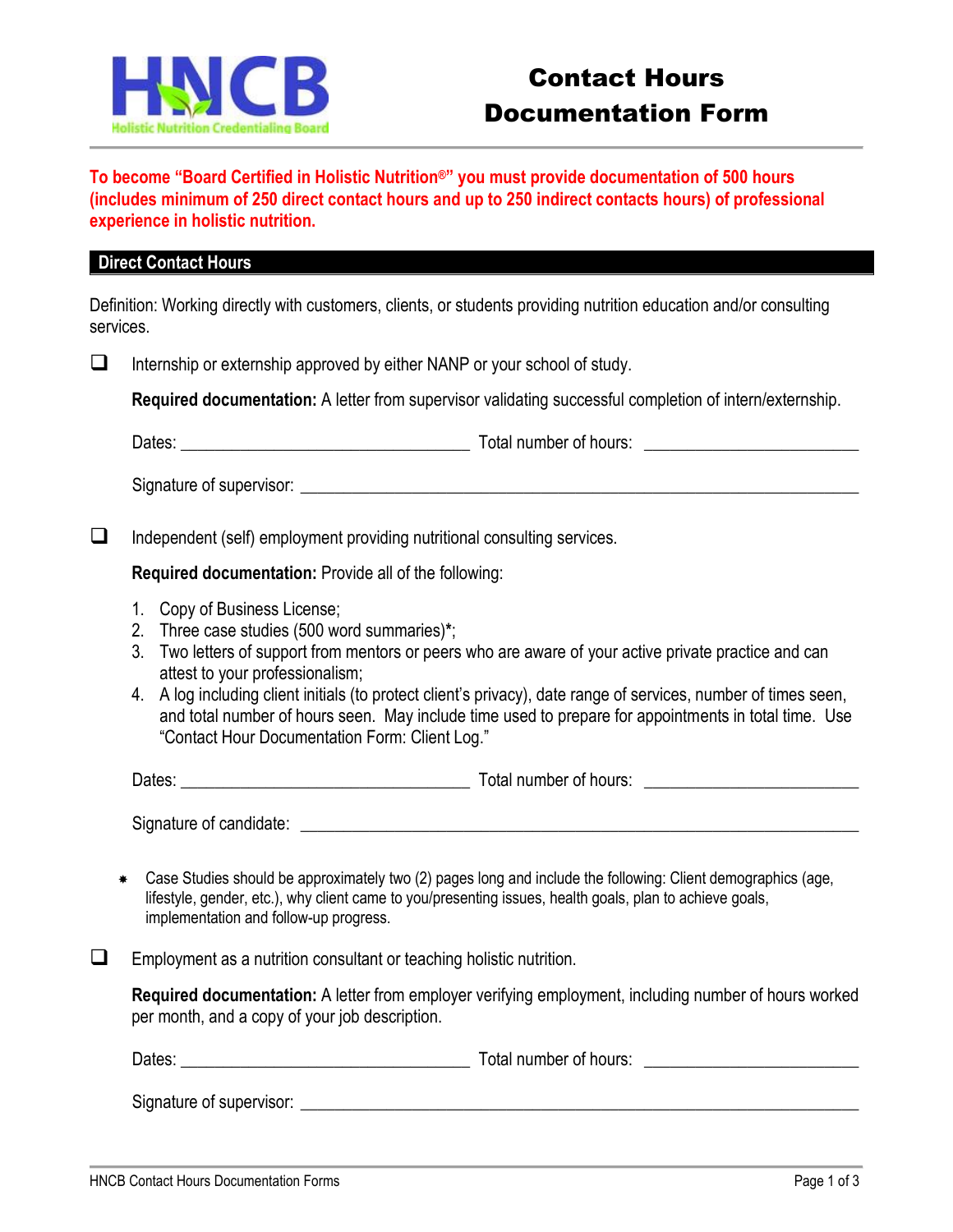## **Indirect Contact Hours**

Definition: Research, writing, or developing educational materials or programs (in holistic nutrition) to be conducted in a community, business, academic or clinical environment.

| copy of internship (job) description.<br>publication or educational presentation.<br>providing the results of your research.                                                                                                                                                                                                               | Required documentation: A letter from supervisor validating successful completion of internship and a<br>Performing independent research (e.g., interviews, reading, internet and literature searches) for a<br>Required documentation: A copy of the article, report or other format (e.g., PowerPoint presentation, etc.) |  |  |  |
|--------------------------------------------------------------------------------------------------------------------------------------------------------------------------------------------------------------------------------------------------------------------------------------------------------------------------------------------|-----------------------------------------------------------------------------------------------------------------------------------------------------------------------------------------------------------------------------------------------------------------------------------------------------------------------------|--|--|--|
|                                                                                                                                                                                                                                                                                                                                            |                                                                                                                                                                                                                                                                                                                             |  |  |  |
|                                                                                                                                                                                                                                                                                                                                            |                                                                                                                                                                                                                                                                                                                             |  |  |  |
|                                                                                                                                                                                                                                                                                                                                            |                                                                                                                                                                                                                                                                                                                             |  |  |  |
|                                                                                                                                                                                                                                                                                                                                            |                                                                                                                                                                                                                                                                                                                             |  |  |  |
|                                                                                                                                                                                                                                                                                                                                            |                                                                                                                                                                                                                                                                                                                             |  |  |  |
|                                                                                                                                                                                                                                                                                                                                            |                                                                                                                                                                                                                                                                                                                             |  |  |  |
|                                                                                                                                                                                                                                                                                                                                            |                                                                                                                                                                                                                                                                                                                             |  |  |  |
| Non-research preparation for the creation of a publication or educational presentation, be it public,<br>recorded, or both (e.g., actual writing and other types of material preparation, locating and creating dialogue<br>with key individuals, venues, consultants, assistants, publishers, printers, and publication representatives). |                                                                                                                                                                                                                                                                                                                             |  |  |  |
| Required documentation: A copy of the article, report or other format (e.g., PowerPoint presentation, CD,<br>flash drive, etc.) providing the actual publication or educational presentation.                                                                                                                                              |                                                                                                                                                                                                                                                                                                                             |  |  |  |
|                                                                                                                                                                                                                                                                                                                                            |                                                                                                                                                                                                                                                                                                                             |  |  |  |
| Signature of editor/publisher: example and a state of editor/publisher:                                                                                                                                                                                                                                                                    |                                                                                                                                                                                                                                                                                                                             |  |  |  |
| Activities conducted as a required part of an educational program, with the explicit exception of internships<br>and externships, do not qualify toward the 500 hour requirement. The Holistic Nutrition Credentialing Board<br>will make a determination of applicability of unusual experience in individual cases.                      |                                                                                                                                                                                                                                                                                                                             |  |  |  |
|                                                                                                                                                                                                                                                                                                                                            | I attest to the validity and honesty of the information provided herein. All 500 contact hours of                                                                                                                                                                                                                           |  |  |  |
|                                                                                                                                                                                                                                                                                                                                            |                                                                                                                                                                                                                                                                                                                             |  |  |  |
|                                                                                                                                                                                                                                                                                                                                            |                                                                                                                                                                                                                                                                                                                             |  |  |  |
|                                                                                                                                                                                                                                                                                                                                            | professional experience have been met.                                                                                                                                                                                                                                                                                      |  |  |  |